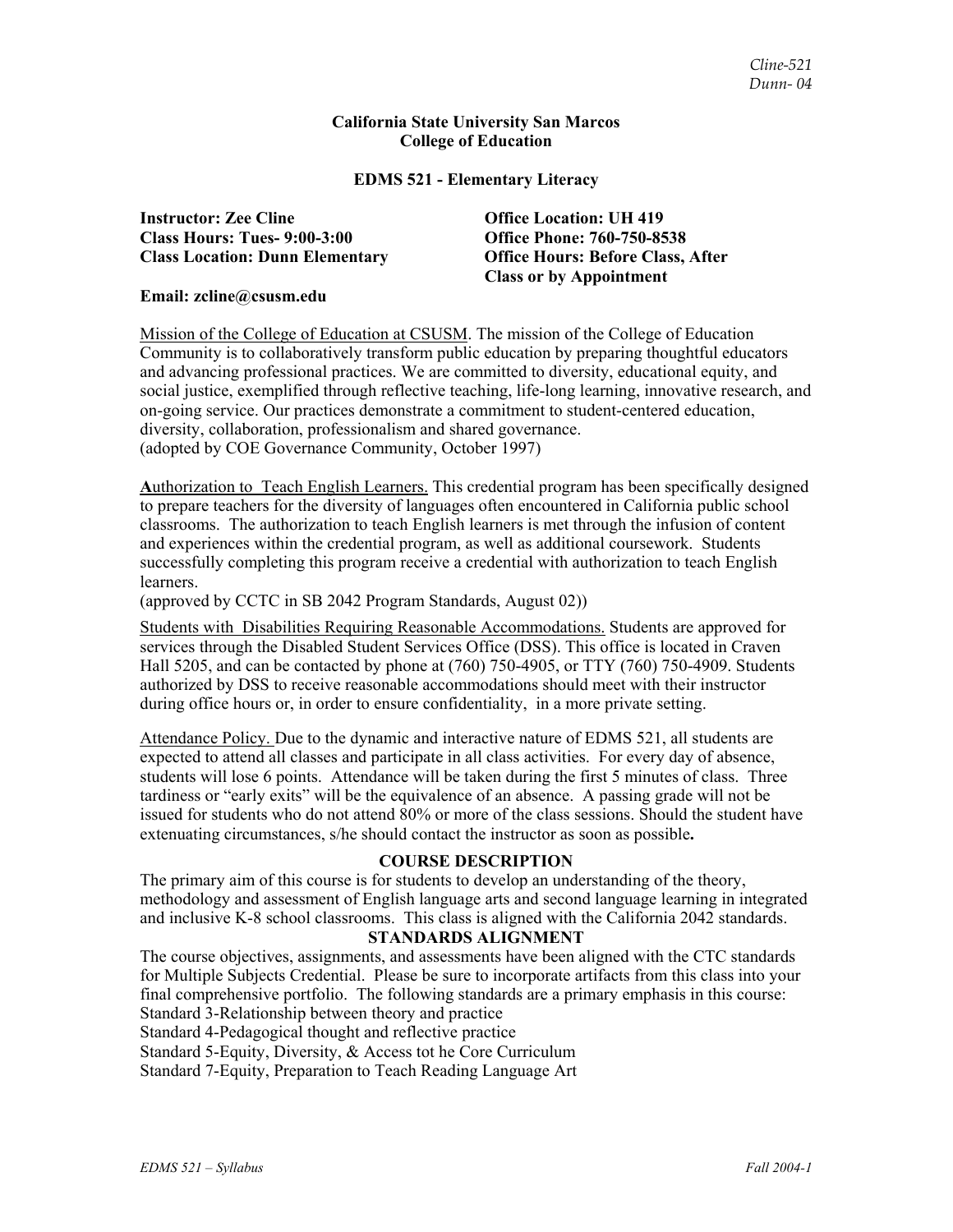## **OBJECTIVES**

# **KNOWLEDGE**

Teacher candidates will:

- gain an understanding of how a first and second language is acquired.
- gain an understanding of the reading process and its relationship to thought, language and learning.
- gain an understanding of how people learn to read and write in their first and second language
- become familiar with current approaches to the teaching of reading and writing and the theoretical bases of such approaches.
- become familiar with current approaches to the teaching of reading and writing in culturally and linguistically diverse elementary school classrooms
- become familiar with classroom diagnostic techniques and evaluation procedures.
- become familiar with current approaches to the teaching of reading and writing to children with special learning needs

### **SKILLS**

Teacher candidates will:

- become sensitive observers of children's language using behaviors.
- analyze children's reading and writing behavior as a basis for making instructional decisions
- translate the results of formal and informal assessment of children's reading and writing behaviors into instructional plans
- develop the ability to select appropriate materials and instructional strategies to meet the individual needs of students
- learn how to organize the classroom for teaching reading and writing to culturally and linguistically diverse populations.

# **ATTITUDES AND VALUES**

Teacher candidates will:

- develop an appreciation for the natural language abilities children possess for processing and producing print
- develop an appreciation for the need and value of integrating reading and writing into all areas of the curriculum
- affirm the importance of a rich environment for developing an effective language arts program.
- develop a sensitivity to and appreciation for culturally and linguistically diverse learners.
- develop a sensitivity to and appreciation for children with special learning needs
- develop an appreciation for the importance of reading and writing for their own personal and professional growth
- develop a respect for each student, his/her abilities and background and the student's right to instruction that meets his or her individual needs.

# **REQUIRED TEXTS:**

Calderon, M. & Rowe, L. (2003). Designing and Implementing Two-Way Bilingual Programs. Corwin Press. 0-76194566-0

Clay, M. (1993). An Observation Survey of Early Literacy Achievement. Heinemann.

Choate, J. (2000). Successful Inclusive Teaching. Allyn and Bacon (3rd edition)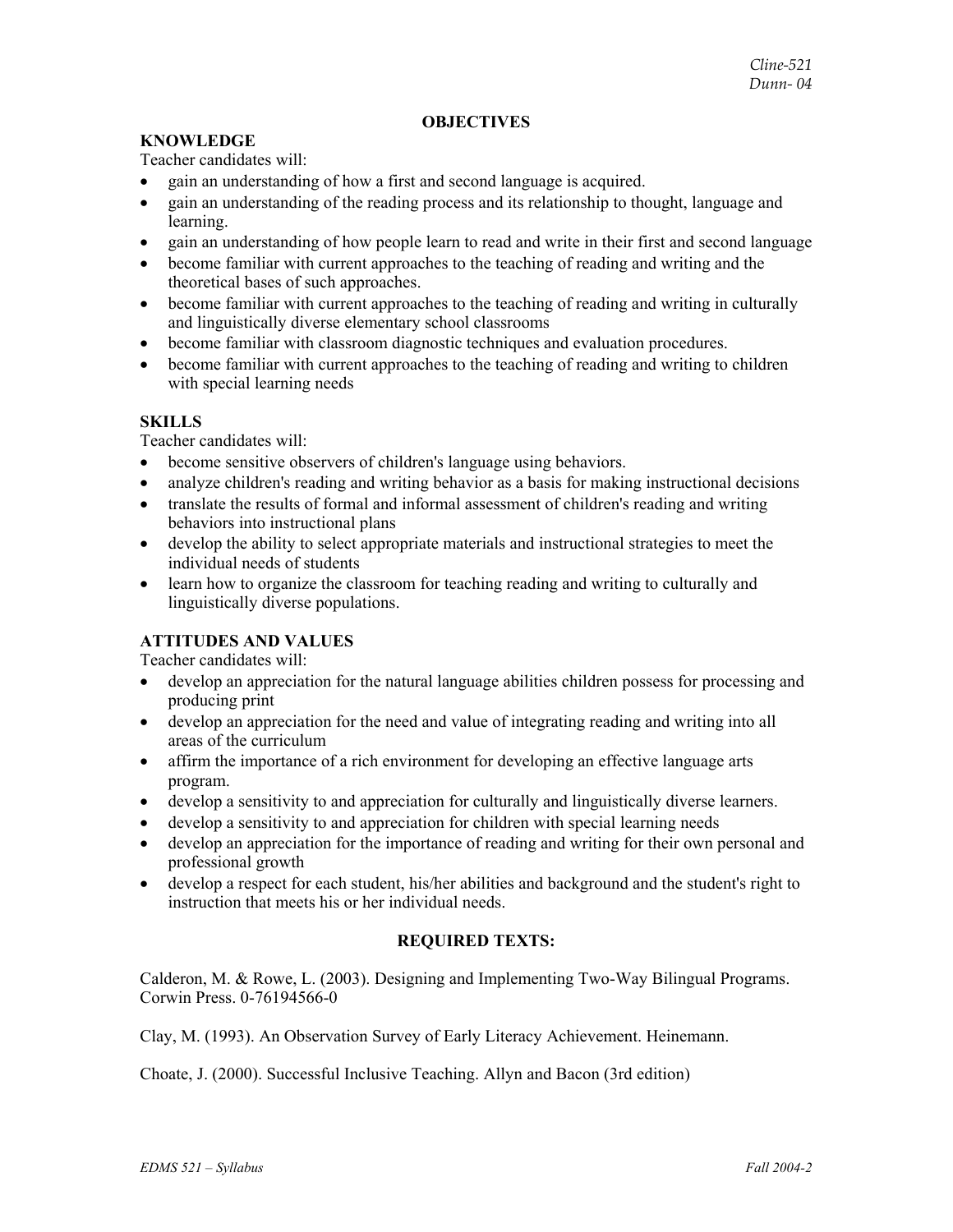Johns, J. (2000). Basic Reading Inventory: Pre-primer through grade twelve & early literacy assessments. Dubuque, Iowa: Kendall-Hunt.

# *Reading/Language Arts Framework for CA Public Schools* CA Dept of Ed

Tompkins, G.E. (2001). *Literacy for the 21st Century: A Balanced Approach, 3rd Edition.* Prentice Hall

Zarrillo, J. J. (2002). Ready for RICA: A test preparation guide for California's Reading Instruction Competence Assessment. Merrill Prentice Hall (Packaged as one)

#### **Course Requirements**

All students are expected to participate in class activities and demonstrate reflective learning. It is important that students are well prepared for course sessions by completing the readings and assignments scheduled before the class meeting. Unless otherwise negotiated with the instructor, all assignments are to be handed in on the due date. **Assignments not handed-in on due date will lose 10% of earned credit per day.** Assignments should be typed and double-spaced .

| • Field Observations           | 35 points |
|--------------------------------|-----------|
| • Reading Strategy Lesson Plan | 35 points |
| • Primary Case Study           | 30 points |

#### **Grading**

- A 96–100
- A- 90–95
- B+ 89-87
- B 86-83
- B- 80–82
- $C+ 77-79$
- C 73-76
- C- 70-73

# **TEACHER PERFORMANCE EXPECTATIONS (TPE) COMPETENCIES**

This course is designed to help teachers seeking the Multiple Subjects Credential to develop the skills, knowledge, and attitudes necessary to assist schools and district in implementing an effective programs for all students. The successful candidate will be able to merge theory and practice in order to realize a comprehensive and extensive educational program for all students. The following TPE's are addressed in this course:

TPE 1a-Subject Specific Pedagogical Skills for MS Teaching TPE 4-Making Content Accessible

# **Task Stream, TPE's, and Assignments**

TPE Reflective Writing for Task Stream:

This course requires that you address the TPE's listed above for your Task Stream Electronic Portfolio. You will address these TPE's by completing course assignments. Completion of the course assignments includes submitting them in the appropriate format to your electronic portfolio. Assessment of your TPE's is directly related to the assessment of your course assignments. You will write summary reflections to be submitted, responded to, and archived via Task Stream.

http://lynx.csusm.edu/coe/eportfolio/index.asp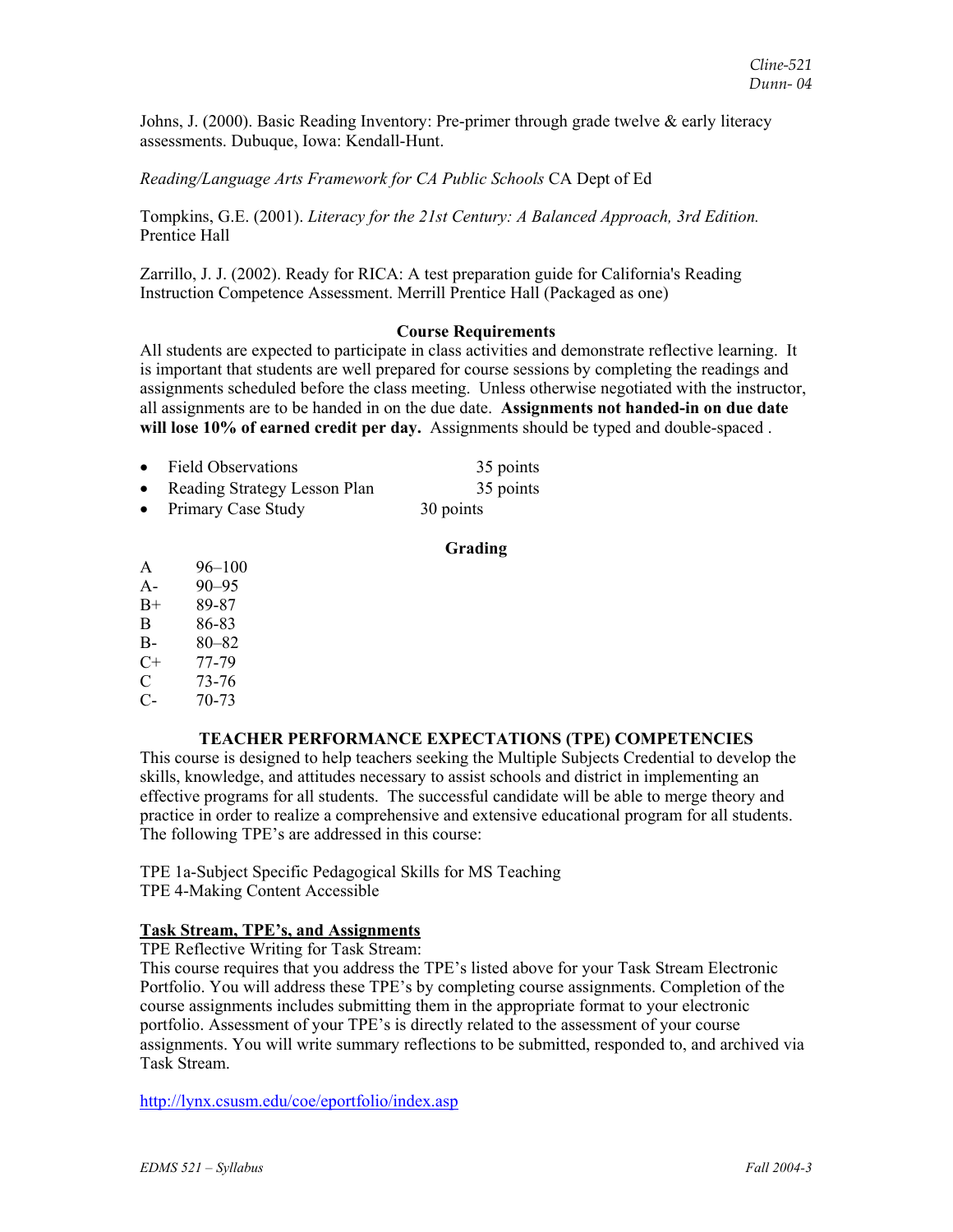This will take you to the CSUSM COE website where you can get help with how to create your electronic portfolio and information on the required elements.

#### http://www.taskstream.com

This is the TaskStream home page where you will register for Taskstream and return to when working on your electronic portfolio

#### **ASSIGNMENTS:**

# **Field Experience Observation and TPE 1a Reflection (35 pts)**

#### *Observation Guides*

When you are observing/participating in classrooms **BEFORE** you begin student teaching, please look for and write down your observations in the following areas. Jot down brief notes about the kinds of activities teachers and students are engaged in and your own reactions. Be sure to write observations and not judgments.

#### (Example:

Observation: Teacher taught "B"sound Students wrote words beginning with "B" Judgment: Teacher did a good job teaching "B" sound.

Please note: If you don't see something in your classroom, visit another class or grade level.

# **For each observation topic, please be sure to include: Topic, Date/time, Place (school/grade/classrooms), Activity, Reflective notes**

Example:

**Topic**: Phonics Instruction **Date/Time** 9/7/98 9:00-10:00

**Place** (school/grade/classrooms) Discovery Elementary, Monolingual 1<sup>st</sup> grade **Activity**: Teacher taught "B"sound using alphabet cards and the pocket chart. Students wrote words beginning with B then illustrated the following-bird, ball, balloon, and boat. **Reflective Notes:** The teacher did a good job being inclusive with all students. Accommodations were made for second language learners when the teacher used some word that were close cognates (ball-bola) to help the students make connections. I noticed that one of the children who has trouble focusing was seated next to the teacher. She was very effective in selecting children to participate in order to ensure that the students did not get out of hand. I would modify this lesson in order to help English learners by using some cognates in Spanish and showing the students how beginning sounds work in their language.

Please do one observation sheet for each of the areas of the RICA Notebook using the form provided.

- Phonemic Awareness
- Concepts About Print
- Phonics Instruction
- Spelling Instruction
- Reading Comprehension-Narrative
- Supporting Reading through Oral and Written Language Development
- Vocabulary Development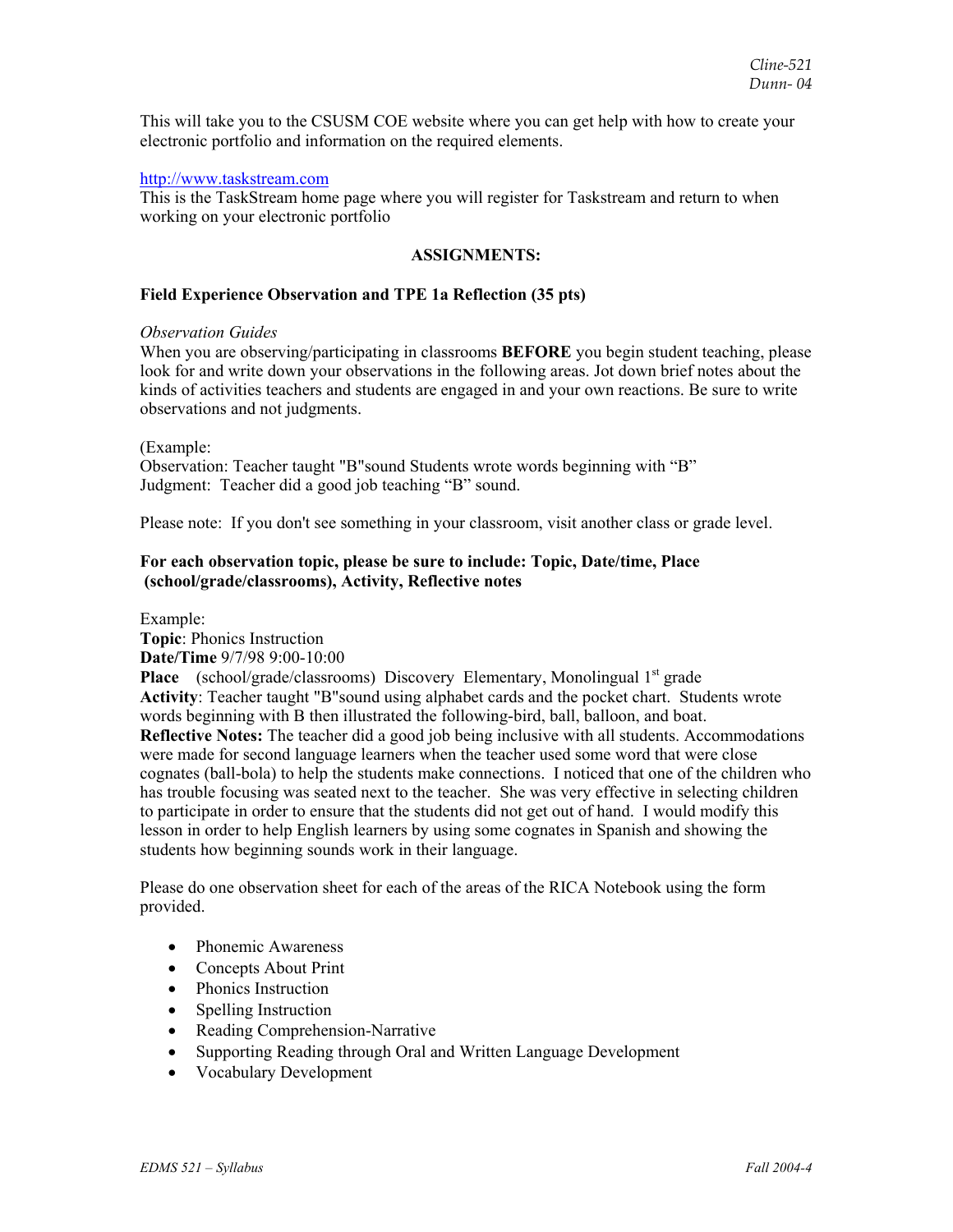#### **Field Experience Observation and TPE 1a Reflection**

Please read TPE 1A and write a reflection that elaborates on your learning and mastery of this TPE. The reflection should be at least 2 paragraphs in length and include evidence that you have a grasp of Subject-Specific Pedagogical Skill for MST in the area of teaching Reading-Language Arts. In order for the assignment to be complete, students must post their observation sheets and reflections it to their Task Stream Account after it is returned with the comment: **Ready to Post**

# *TPE 1A: Subject-Specific Pedagogical Skills for Multiple Subject Teaching Assignments*

#### *Teaching Reading-Language Arts in a Multiple Subject Assignment*

*Candidates for a Multiple Subject Teaching Credential demonstrate the ability to teach the stateadopted academic content standards for students in English-Language Arts (K-8). They understand how to deliver a comprehensive program of systematic instruction in word analysis, fluency, and systematic vocabulary development; reading comprehension; literary response and analysis; writing strategies and applications; written and oral English Language conventions; and listening and speaking strategies and applications. They know how to strategically plan and schedule instruction to ensure that students meet or exceed the standards. Candidates create a classroom environment where students learn to read and write, comprehend and compose, appreciate and analyze, and perform and enjoy the language arts. They understand how to make language (e.g., vocabulary, forms, uses) comprehensible to students and the need for students to master foundational skills as a gateway to using all forms of language as tools for thinking, learning, and communicating. They understand how to use instructional materials that include a range of textual, functional and recreational texts and how to teach high quality literature and expository text. They understand that the advanced skills of comprehending narrative and informational texts and literary response and analysis, and the creation of eloquent prose, all depend on a foundation of solid vocabulary, decoding, and word-recognition skills.* 

*Candidates teach students how to use visual structures such as graphic organizers or outlines to comprehend or produce text, how to comprehend or produce narrative, expository, persuasive and descriptive texts, how to comprehend or produce the complexity of writing forms, purposes, and organizational patterns, and how to have a command of written and oral English-language conventions. They know how to determine the skill level of students through the use of meaningful indicators of reading and language arts proficiency prior to instruction, how to determine whether students are making adequate progress on skills and concepts taught directly, and how to determine the effectiveness of instruction and students' proficiency after instruction.*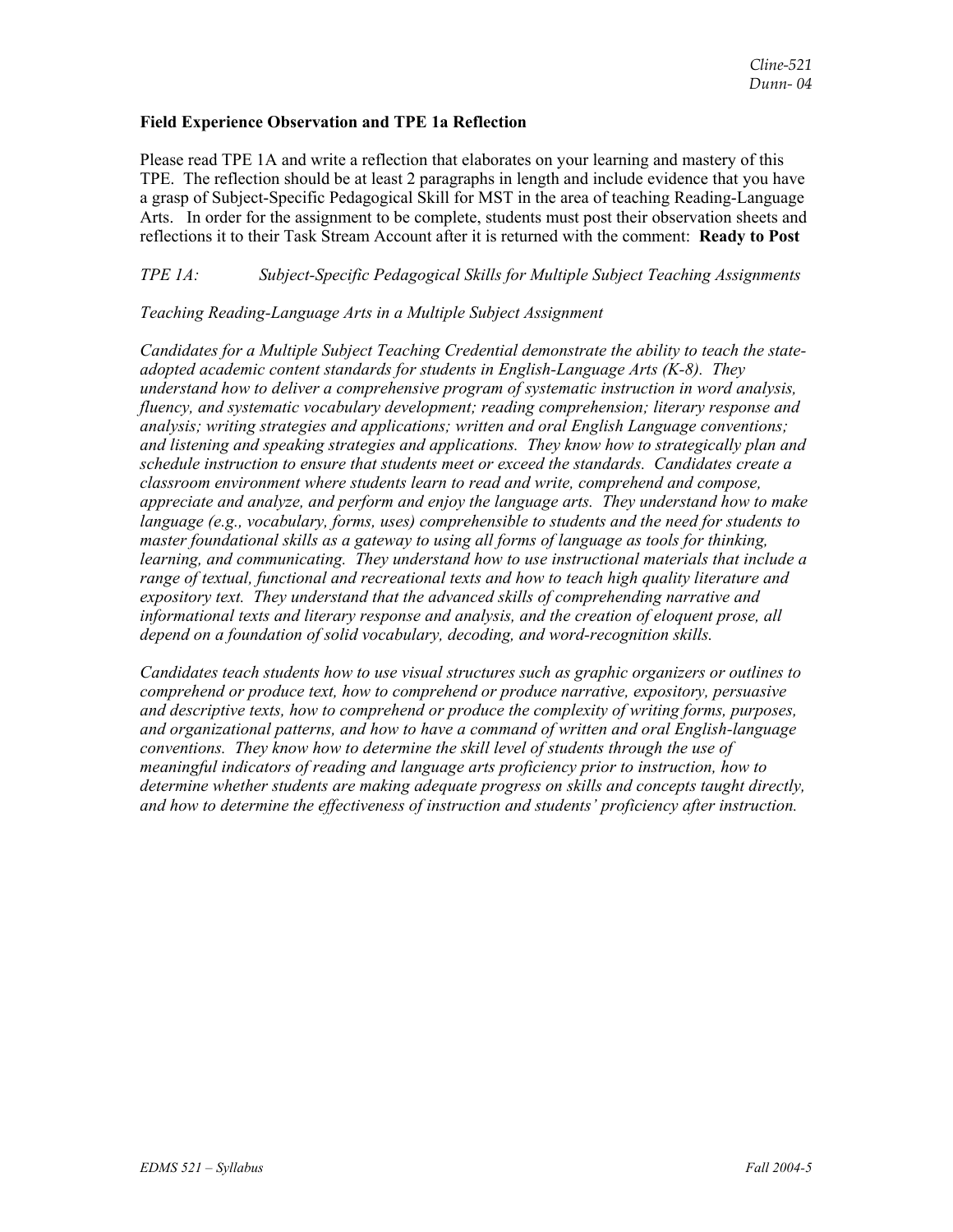| Topic                           |                                   |
|---------------------------------|-----------------------------------|
| Date/Time                       |                                   |
| Place (school/grade/classrooms) |                                   |
| <b>Activity</b>                 | <b>Reflective Notes to Myself</b> |
|                                 | The Teacher:                      |
|                                 |                                   |
|                                 |                                   |
|                                 |                                   |
|                                 |                                   |
|                                 |                                   |
|                                 |                                   |
|                                 |                                   |
|                                 |                                   |
|                                 |                                   |
|                                 | I noticed:                        |
|                                 |                                   |
|                                 |                                   |
|                                 |                                   |
|                                 |                                   |
|                                 |                                   |
|                                 |                                   |
|                                 |                                   |
|                                 | I would modify:                   |
|                                 |                                   |
|                                 |                                   |
|                                 |                                   |
|                                 |                                   |
|                                 |                                   |
|                                 |                                   |
|                                 |                                   |
|                                 |                                   |
|                                 |                                   |
|                                 |                                   |
|                                 |                                   |
|                                 |                                   |
|                                 |                                   |

# **Field Experience Observation Form**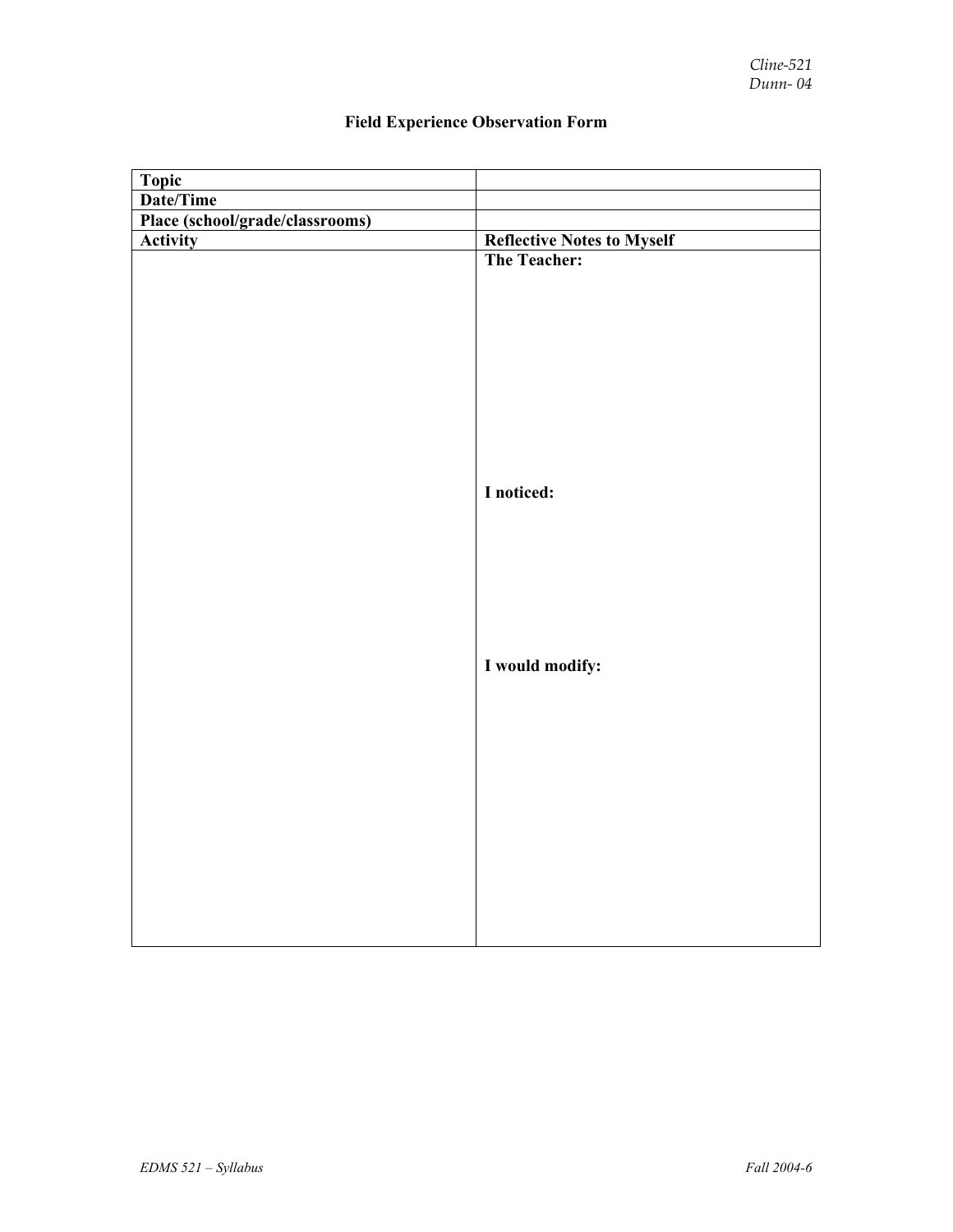#### **Reading Strategy Lesson Plan and TPE 4 Reflection (35 pts)**

You will write and present a reading strategy lesson plan for a small group activity that takes into account student needs. They can be mini-lessons, direct instruction, inquiry, or any format you choose. Make your lesson active, interesting, fun and meaningful. Because lesson planning may be unfamiliar to some of you, but is so important to teaching, you will learn how to write a language arts lesson plan in class. Choose a reading standard for your grade level to guide your objectives. Sample lessons include:

- Monitoring Reading
- Comprehension
- Content area reading
- Phonics
- Phonemic Awareness
- Organizing information while you read
- Relating what you are reading to what you already know
- Finding the main idea of a story
- Identifying patterns in a text
- Using graphic organizers for comprehension

# **Reading Strategy Lesson Plan-TPE 4 Reflection**

Please read TPE 4 and write a reflection that elaborates on your learning and mastery of this TPE. The reflection should be at least 2 paragraphs in length and include evidence that you have a grasp of masking content accessible for all students. In order for the assignment to be complete, students must post their lesson plan and reflections it Task Stream Account after it is returned with the comment: **Ready to Post**

# **TPE 4: Making Content Accessible**

*Candidates for Teaching Credentials incorporate specific strategies, teaching/instructional activities, procedures and experiences that address state-adopted academic content standards for students in order to provide a balanced and comprehensive curriculum. They use instructional materials to reinforce state-adopted academic content standards for students and they prioritize and sequence essential skills and strategies in a logical, coherent manner relative to students' current level of achievement. They vary instructional strategies according to purpose and lesson content. To meet student academic learning needs, candidates explain content clearly and reinforce content in multiple ways, such as the use of written and oral presentation, manipulatives, physical models, visual and performing arts, diagrams, non-verbal communication, and computer technology. They provide opportunities and adequate time for students to practice and apply what they have learned. They distinguish between conversational and academic language, and develop student skills in using and understanding academic language. They teach students strategies to read and comprehend a variety of texts and a variety of information sources, in the subject(s) taught. They model active listening in the classroom. Candidates encourage student creativity and imagination. They motivate students and encourage student effort. When students do not understand content, they take additional steps to foster access and comprehension for all learners. Candidates balance instruction by adjusting lesson designs relative to students' current level of achievement.*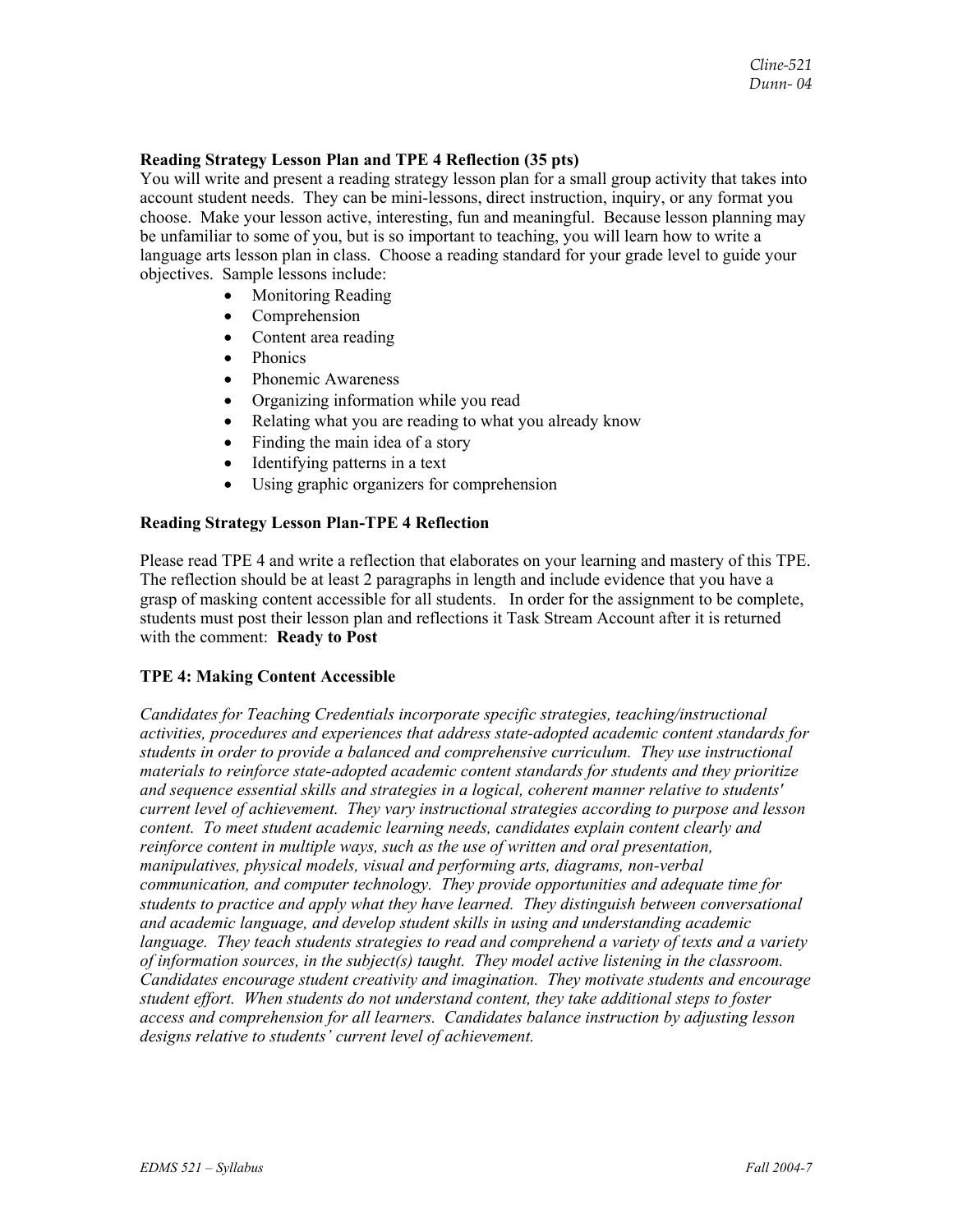#### **Primary Case Study (30 pts)**

Each of you will be assigned a student to tutor each morning for half an hour two days a week. During this time you will be asked to complete an emergent reader/early reader assessment and develop an intervention plan.

**Assessment:** Running Records (one for each week), Clay Observation Survey, Teacher assessments (if available), and any other formal or informal assessments you have conducted.

**Intervention Plan:** Based on the information you have gathered about the student, discuss his or her strengths (very important - what can he or she do) and challenges (what does this student need to work on). Design an Intervention Plan for your student. Knowing what you know about your student as a result of your assessments, what areas should an appropriate intervention plan focus on? Why? Think about what strategies beginning readers need to develop and how teachers can support those activities. Refer to the standards in the reading/language Arts Framework for CA Public Schools for your child's grade level to guide you as you design the intervention plan. Make sure to:

- Identify areas of strength and need (minimum of 4 total) that an instructional plan should focus on – how a teacher could build on the student's strengths and address his/her needs. Select two areas in reading, and one area in writing and oral language.
- Provide specific instructional recommendations for each area (reading, writing and oral language). List one example of an appropriate strategy and/or activity for each identified area. Look for examples in the course readings. For each instructional recommendation, explain why you selected it and how it is going to help your student.

You might also make recommendations for the student and parents: what can the student do on his or her own that is not dependent on the teacher.

Reflection: Reflect on your experience with the Case Study. Based on your classroom observations of reading and writing as well as on what you learned in the assessment/intervention process, what would you do differently or try differently? What other scaffolds or strategies would you use? How would you use them? What other interventions would you try? What would your next steps in assessment be? How do you feel the intervention went? How has this enhanced your experience as a teacher?

# **RICA Resource Notebook--Part 1 (Class Assignment)**

Each of you will develop a Reading/Language Arte Resource Notebook that will be used to inform your teaching. The Resource Notebook has two main objectives. First, is to demonstrate your learning and understanding of the reading and language arts. Second is to start building a resource for your own learning. Be creative and thoughtful in the compilation of the notebook it will be a demonstration that you are ready to teach the language arts to a diverse student population.

The Notebook will be organized around the 13 RICA Content Areas. Each section of the notebook should contain the following:

- A RICA analysis sheet including: (a) what this content area(s) is about (Put it in your own words  $-2$  to 4 sentences), (b) 2 ways of assessing this content area (include rationale); and (c) 1 way of teaching it (description and accommodations). Describe the teaching strategy and explain how it supports reading, writing and/or language arts development.
- A lesson observation form (except for section 1)
- A technology-rich assignment that enhances your teaching and student learning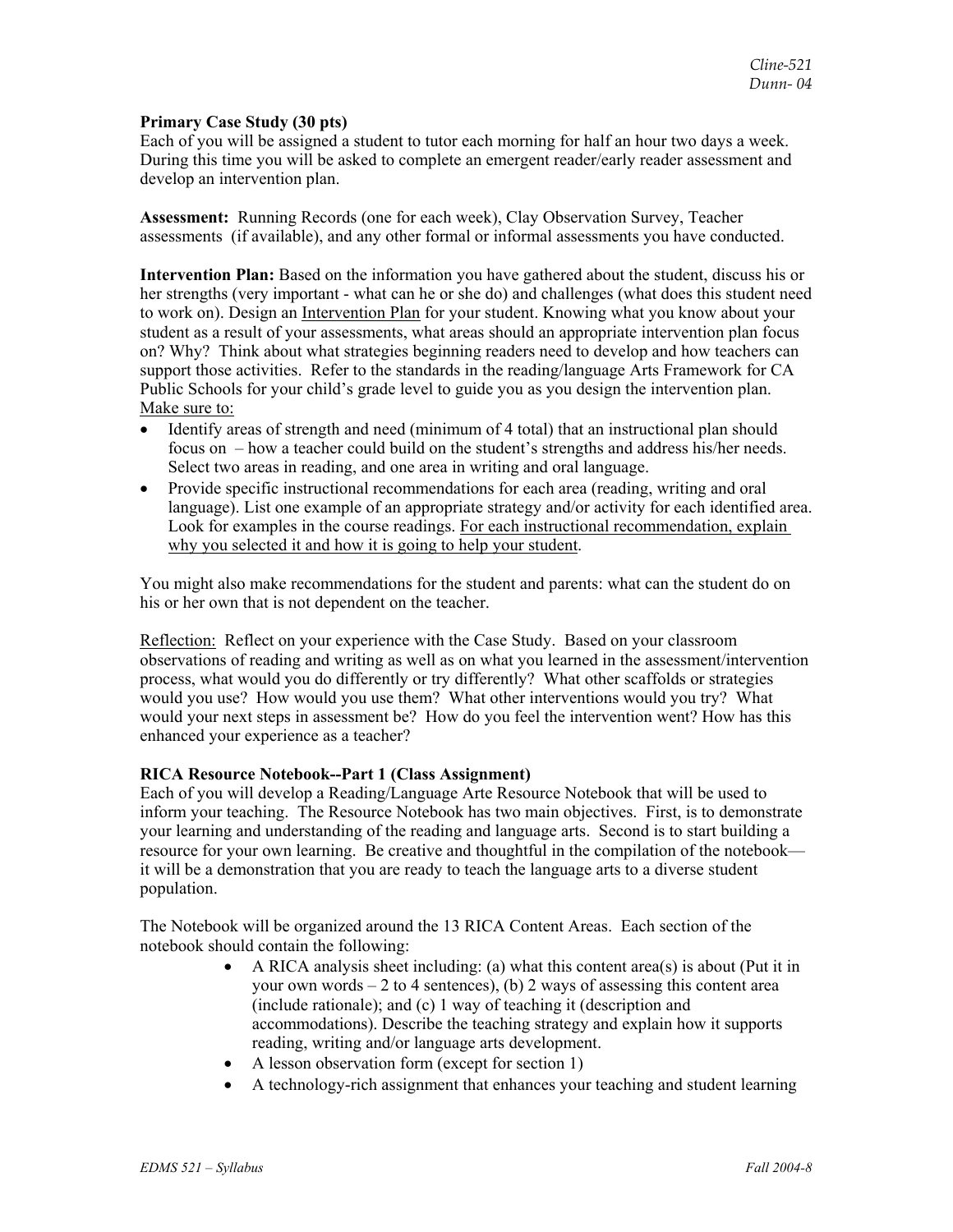• Lesson plans, articles, and any other resources collected within class or student teaching that would be helpful.

For the first semester you will need to complete the following content areas:

- Section 1 Philosophy of Literacy Learning
- Section 3 Planning, Organizing, and Managing Reading Instruction
- Section 4: Phonemic Awareness
- Section 5: Concepts About Print
- Section 6: Systematic, Explicit Phonics and Other Word Identification Strategies
- Section 7: Spelling Instruction
- Section 8: Reading Comprehension Narrative
- Section 13: Vocabulary Development
- Section 14: Structure of the English Language
- Section 15: Intervention Strategies (SDAIE; Scaffolds)

You can choose how to organize this information in your notebook. You may include course assignments (lesson plan, case study, mini book unit, classroom observations and interactive email journals), course handouts and materials from your classroom/school site, examples of lesson plans and student work, information from internet sources or professional journals. You may want to include strategies you will use to teach these content areas. You may even include pictures of students learning a specific strategy as well as your reflection on what was happening, why it worked or didn't work and why that was. You may include one (or more) successful activities that you used in the classroom (must be related to language arts instruction).

Note: Besides the course readings, Dr. Alice Quiocho's web site can also serve as a resource. The address is: http://www.csusm.edu/Quiocho. Click on "reading instruction portfolio." See the section on accommodations for ideas on ways to support second language learners. **Note: See** www.ed.gov/free/ **for free Educational Materials.California Reading Initiative Reading/ Language Arts Components Grid** (Quiocho, 2000)

| Component | <b>How to Assess</b> | <b>How to Teach It</b><br>(Strategies) | Accommodations |
|-----------|----------------------|----------------------------------------|----------------|
|           |                      |                                        |                |
|           |                      |                                        |                |
|           |                      |                                        |                |
|           |                      |                                        |                |
|           |                      |                                        |                |
|           |                      |                                        |                |
|           |                      |                                        |                |
|           |                      |                                        |                |
|           |                      |                                        |                |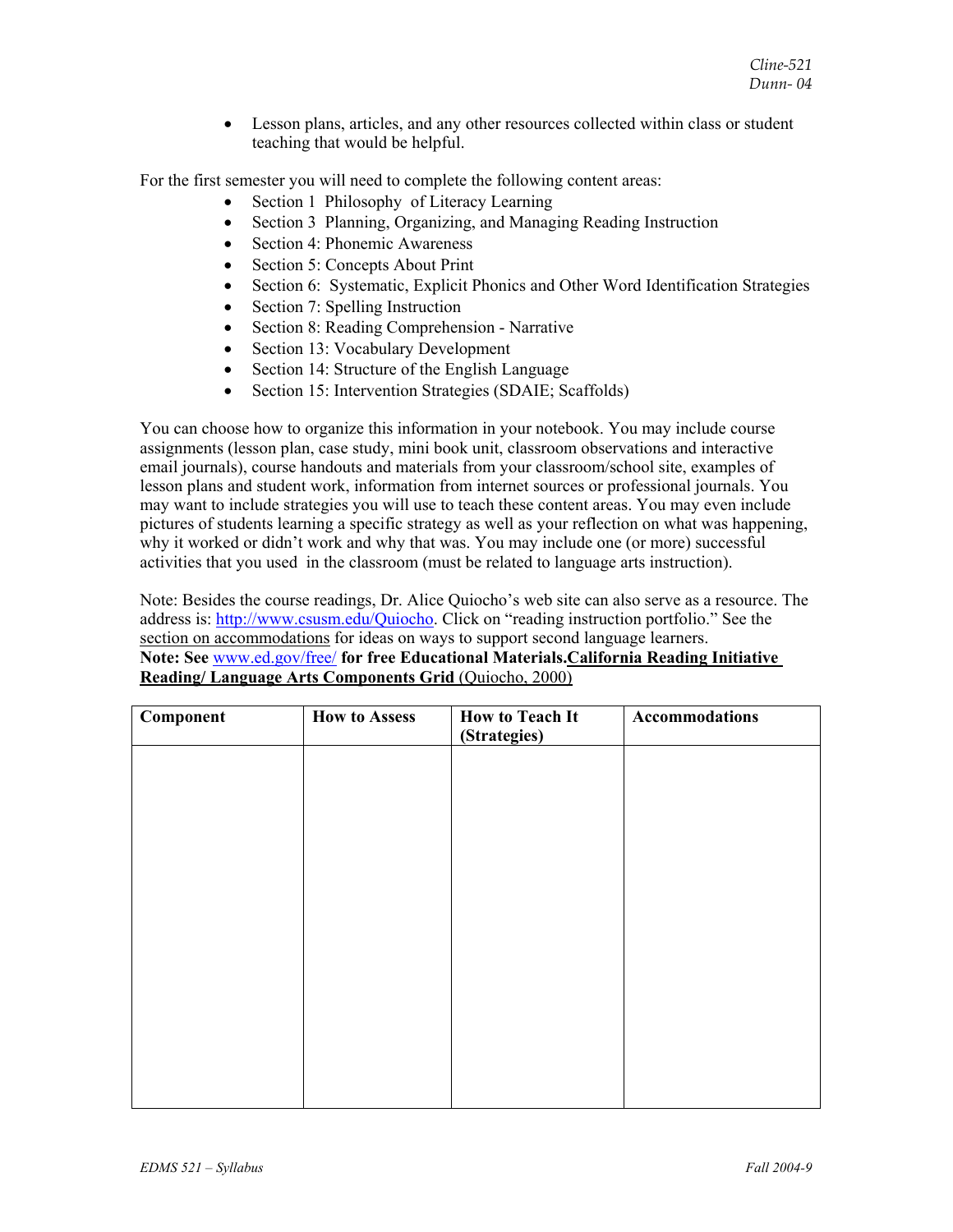Example 2 RICA Analysis Sheet

| Component             | <b>How to Assess</b>                                                                                                                                                                                                                                                                                                                                                                                                                                                                                                                                                                              | <b>How to Teach it</b>                                                                                                                                                                                                                                                                                                                                                                                                                                                                                                                                                                                                                                                        | <b>Accommodations</b>                                                                                                                                                                                                                                                                                                                                                                                                                                                                                                                                                                                                                                                                                                                                                                                                                                                                                                                                                                                                                                                                                                           |
|-----------------------|---------------------------------------------------------------------------------------------------------------------------------------------------------------------------------------------------------------------------------------------------------------------------------------------------------------------------------------------------------------------------------------------------------------------------------------------------------------------------------------------------------------------------------------------------------------------------------------------------|-------------------------------------------------------------------------------------------------------------------------------------------------------------------------------------------------------------------------------------------------------------------------------------------------------------------------------------------------------------------------------------------------------------------------------------------------------------------------------------------------------------------------------------------------------------------------------------------------------------------------------------------------------------------------------|---------------------------------------------------------------------------------------------------------------------------------------------------------------------------------------------------------------------------------------------------------------------------------------------------------------------------------------------------------------------------------------------------------------------------------------------------------------------------------------------------------------------------------------------------------------------------------------------------------------------------------------------------------------------------------------------------------------------------------------------------------------------------------------------------------------------------------------------------------------------------------------------------------------------------------------------------------------------------------------------------------------------------------------------------------------------------------------------------------------------------------|
|                       |                                                                                                                                                                                                                                                                                                                                                                                                                                                                                                                                                                                                   | (Strategies)                                                                                                                                                                                                                                                                                                                                                                                                                                                                                                                                                                                                                                                                  |                                                                                                                                                                                                                                                                                                                                                                                                                                                                                                                                                                                                                                                                                                                                                                                                                                                                                                                                                                                                                                                                                                                                 |
| Phonemic<br>Awareness | Phonemic awareness is<br>assessed by finding out whether<br>or not the student is capable of<br>manipulating the language. For<br>example;<br>I would ask a student to<br>$\bullet$<br>pick out the first sound or<br>last sound of a word,<br>I would ask the student to<br>$\bullet$<br>identify, pronounce and<br>blend sounds or a segment<br>of a word,<br>I would ask students to<br>$\bullet$<br>identify sentences, words,<br>or sounds to see if they are<br>aware of the structure of a<br>sentence.<br><b>Assessment Tools</b><br>1.) The Yopp-Singer Test of<br>Phonemic Segmentation | These are strategies that can<br>be used to teach ELL and<br>non-ELL students phonetic<br>awareness,<br>Involve students in<br>$\bullet$<br>poetry, rhymes and<br>songs of all types,<br>Use a chant to clap<br>$\bullet$<br>syllables in students'<br>names,<br>Sort known objects or<br>$\bullet$<br>pictures into groups of<br>similar sounds (Realia<br>Cans),<br>Play a guessing game<br>$\bullet$<br>using picture cards and<br>help the children to put<br>together blends to make<br>their guess,<br>Sing songs that allow<br>$\bullet$<br>children to replace<br>sounds with other<br>sounds, even to make<br>nonsense words,<br>Read to your students.<br>$\bullet$ | For children with special<br>needs I would use these<br>strategies,<br>Specific skills<br>instruction alongside a<br>basal reading<br>program-This means I<br>would ask students<br>what sounds they hear<br>in certain words or<br>what word would<br>make sense in an<br>empty space within a<br>sentence. This strategy<br>would allow me to<br>assess my student's<br>progress,<br>Great children's<br>$\bullet$<br>literature books<br>including, nursery<br>rhymes, alliterative<br>books, picture books,<br>rhyming books,<br>repetitive pattern<br>books, Dr. Seuss<br>books, and alphabet<br>books with word-<br>picture formats,<br>Rhymes, chants, finger<br>$\bullet$<br>rhymes,<br>manipulatives, games,<br>role-playing,<br>Writing journals and<br>quick writes<br>(encourage invented<br>spelling!),<br>Provide a print rich<br>environment including<br>the use of Word<br>Walls,<br>Rebus activities- this<br>$\bullet$<br>activity is when you<br>replace a noun in a<br>sentence with a picture<br>of the noun. The<br>student can then<br>replace the picture<br>with an invented<br>spelling of the word. |